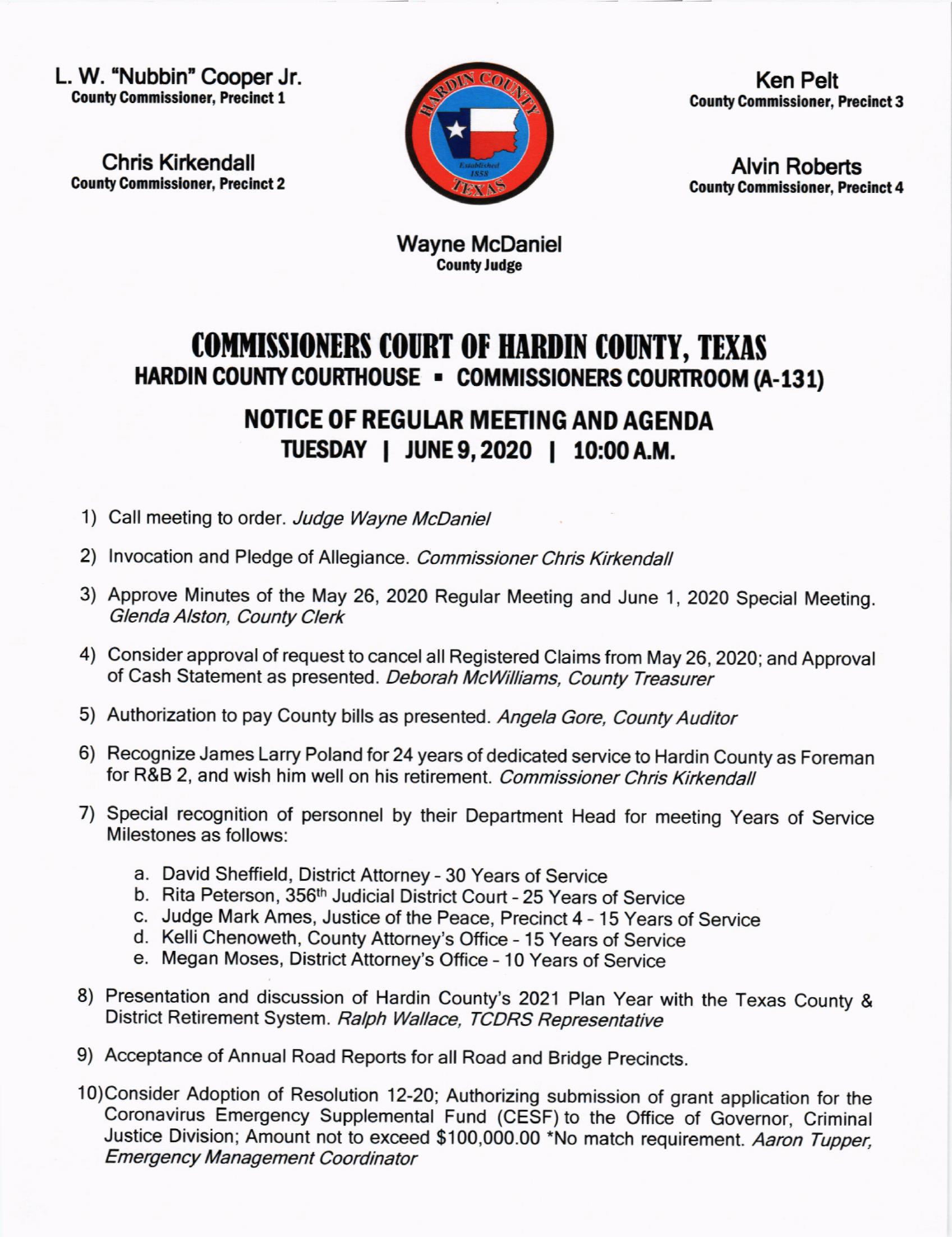- 11)Discussion and possible action to consider HMGP 4332-332 application for a FEMA P-361 Hurricane Safe Room. Amanda Young, Floodplain Administrator
- 12)Authorization for County Judge to sign License Agreement with i3-Bearcat, LLC (Net Data Corporation) relating to Financial Management, ICON Justice of the Peace Case Management, Real Vision lmaging, Internet Records Access, i-Ticket and GHS Collection Module for the Auditor, Treasurer, Purchasing Department and Justice of the Peace offices. Misty Sims, Purchasing Agent
- 13)Discussion and possible action regarding recommendation from evaluation committee concerning proposals received for grant administrator to submit an abridged application to the Texas Water Development Board Flood lnfrastructure Fund; and if accepted, submit the full application for Flood Mitigation projects. Misty Sims, Purchasing Agent
- 14)Discussion and possible action regarding recommendation from evaluation committee concerning proposals received for Environmental Inspection Services relating to all DR-4332 (Harvey) Hazard Mitigation Grant Program projects. Misty Sims, Purchasing Agent
- <sup>1</sup>5) Discussion and possible action regarding recommendation from evaluation committee concerning proposals received for Grant Management Services pertaining to Community Development Block Grant Mitigation Funds (CDBG-MIT). Misty Sims, Purchasing Agent
- 16)Present results of bids submitted for overlaying approximately 2,220 feet on Lakewood Drive, and 1,935 feet on Bryan Lane, located in Precinct 1, and possibly award to successful bidder. Misty Sims, Purchasing Agent
- 17)Consider approval of request to appoint a committee to evaluate Statements of Qualification received concerning Epidemiologist for the Hardin County Health Department. Misty Sims, Purchasing Agent
- 18) Discussion only of any item not on the Agenda without taking any action. Any County Official

19)Adjourn.

\*Any ottendee of this Open Meeting moy be permitted to comment on on Agendo item by roising their hand or verbal notification, and being recognized by the Chair prior to the Court taking action. Anyone who addresses Commissioners Court in person must do so from the podium.

As we continue to follow CDC guidance and Governor Abbott's Executive Orders as to Social Distancing due to the COVID-19 Pandemic, this Open Meeting will be limited to no more than 20 attendees in the Gallery. Anyone who wishes to participate by telephone may do so. Dial: (877) 402-9753; Access Code: 6995123 before the meeting begins. When you dial in, announce yourself if you wish and then mute your line. lf you desire to address any line item on this agenda, notify the Chair when you dial in or at the time the item is reached during the meeting. lf possible, this Open Meeting will also be livestreamed on the Official Facebook page of Judge Wayne McDaniel

t

**WAYNE MCDANIEL** HARDIN COUNTY JUDGE